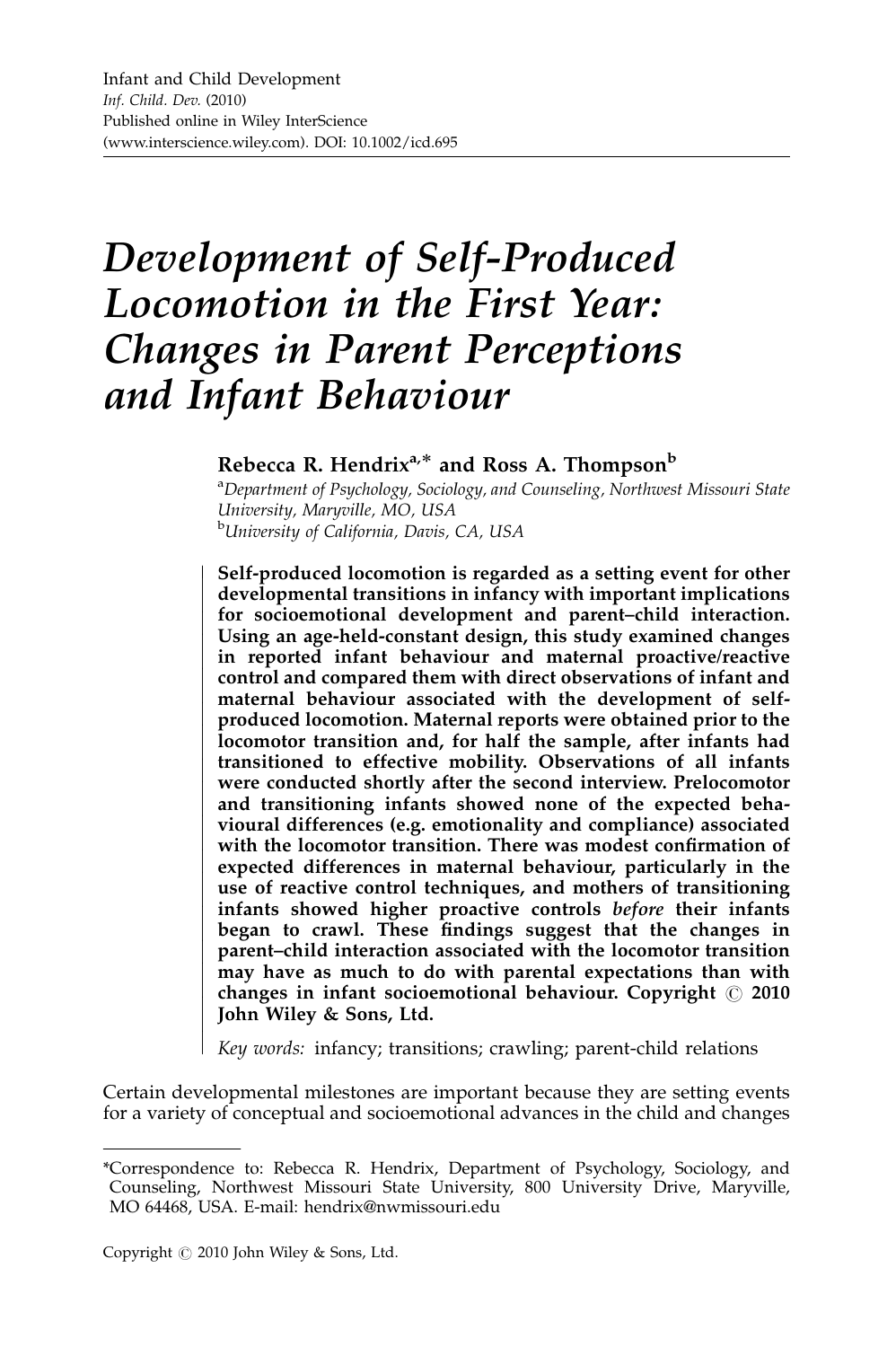in child–environment transactions (Bertenthal & Campos, 1990; Campos et al., 2000; Campos, Kermoian, & Zumbahlen, 1992; Herbert, Gross, & Hayne, 2007). In the case of self-produced locomotion, for example, infants become capable of intentionally approaching objects and people of interest and initiating independent exploration. As a consequence, this developmental transition is believed to be associated with a cascade of conceptual changes related to infant–environment relations (such as postural compensation to changes in peripheral optic flow perception, advances in distance perception and increased wariness of heights, and more sophisticated spatial search strategies), including advances in referential communication, means-ends understanding, and social interaction across a distance (Campos et al., 2000; Tamis-LeMonda et al., 2008).

The development of self-produced locomotion may also be associated with socioemotional changes in the infant and adjustments for the family. Affective changes in the infant may arise from the new emotional reactions associated with independent locomotion, including delight in new forms of self-efficacy, anxiety about the realization of distance from attachment figures, and frustration when goals are blocked. Adjustments for the family system arise from the enhanced activity, proneness to danger, and monitoring required of a newly locomotor infant, causing parents to be more vigilant, prohibitive, and proactive to supervise a mobile child (Ishak, Tamis-LeMonda, & Adolph, 2007; Tamis-LeMonda, Adolph, Dimitropoulou, & Zack, 2007). Parents quickly become aware of these changes in their caregiving responsibilities and, indeed, may anticipate them before independent locomotion has actually developed in offspring.

Viewed in this light, the child's transition from prelocomotor to locomotor status may also be viewed as a setting event for parents because it is associated with changes in adult behaviour that influence their everyday interactions with offspring, perceived responsibilities as parents, and affective experience of parenting. This study was designed to systematically assess, using an age-heldconstant research design, changes in maternal experience and perceptions and infant behaviour associated with the development of self-produced locomotion in offspring. This is the first study in which maternal perceptions and direct observations of maternal and infant behaviour were gathered on the same sample and thus could be compared. Owing to the self-report nature of previous work, consistency between parental experiences, parenting behaviours, and infant responses could not be established. The current design enabled us to examine whether parents' reports were consistent with direct observations of child and parent behaviour.

A number of studies have found that the locomotor onset at around 8 months is associated with significant changes in parental reports of their offspring and of their own behaviour. In an initial study, Campos et al. (1992) interviewed 64 mothers of locomotor and prelocomotor 8-month-old infants and found that the parents of locomoting infants indicated that they used more verbal prohibitions, had higher expectations for the child's compliance, and used greater disciplinary interventions than reported by the parents of prelocomotor infants. These parents also reported that their offspring not only showed greater sensitivity to the parents' location and emotional signals, including separation anxiety, and exhibited increased expressions of anger and frustration, but also showed more intense affectionate behaviour and greater engagement in interactive play. In short, parents perceived that their responsibilities had changed significantly, along with their affective experience of parenting and the baby's emotional responses to them. These interview responses compared parents of locomoting and prelocomoting infants at a single age, however, and thus did not permit an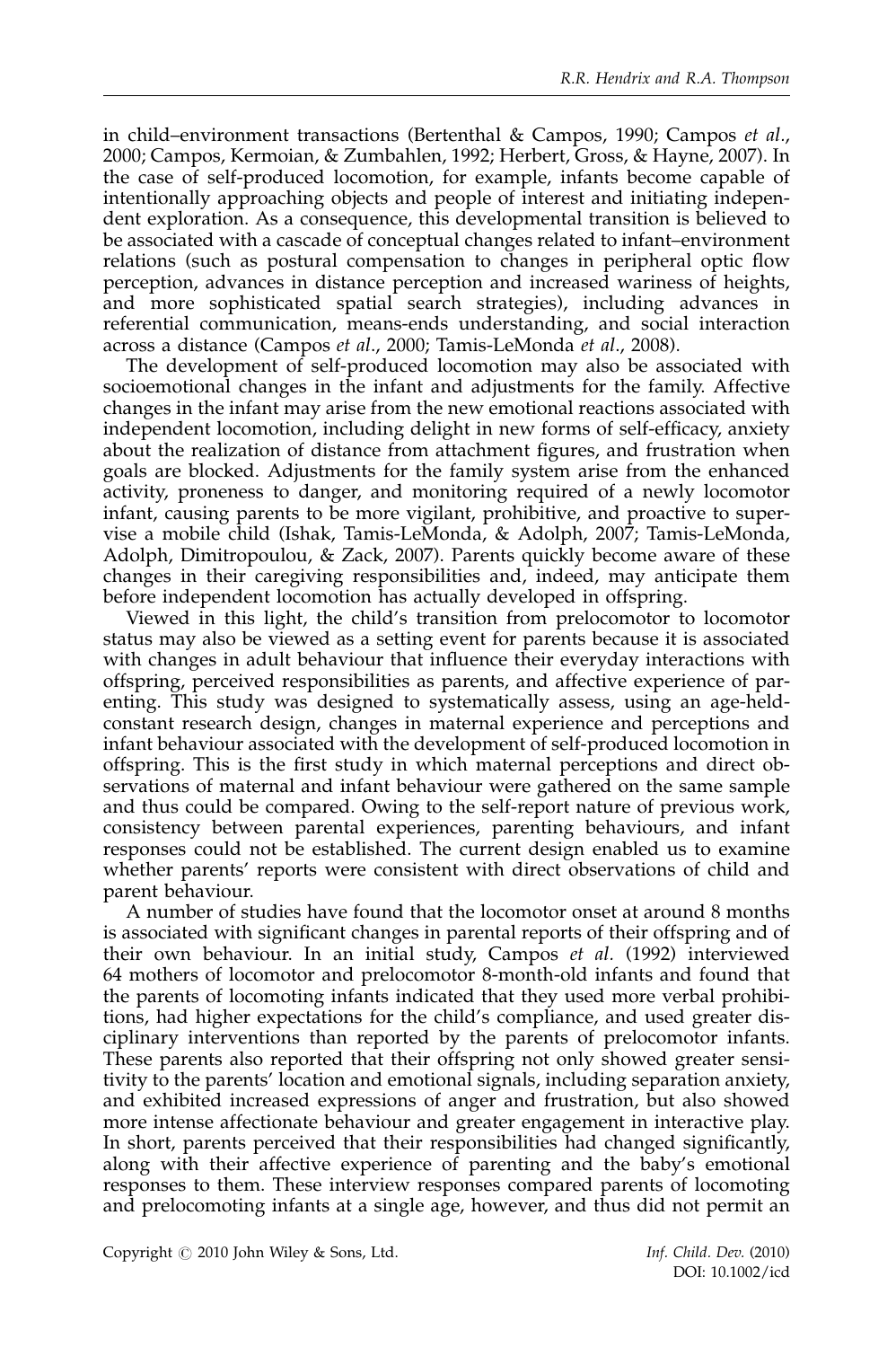analysis of changes in parental perceptions over time associated with the onset of self-produced locomotion. This was also a study of parental perceptions of infant behaviour in which parental expectations may confound reports of actual behavioural changes in the baby.

Behavioural studies have confirmed some, but not all, of these interview reports. Zumbahlen and Crawley (1996) observed 41 infants and mothers at home at 6 and 8 months, with more than half the infants capable of crawling by the latter observation. They found that the number of prohibitions directed toward infants increased following the onset of locomotion, by which time the mothers of crawling infants more frequently used power assertion, redirection, and negative vocal and facial expressions to regulate infant behaviour compared with the mothers of prelocomotor infants. Crawling infants more frequently checked back with their caregivers and expressed more intense negative affect when prohibited compared with noncrawling infants. But these differences in maternal prohibition and infant frustration are difficult to interpret because crawling and noncrawling infants apparently did not have comparable opportunities to engage in misbehaviour; more specifically, attractive items specifically placed nearby to elicit misbehaviour (and parental prohibition) were out of reach of the prelocomotor infants.

Similarly, in an age-held-constant observational study of 46 families, Biringen, Emde, Campos, and Appelbaum (1995) found that the mothers of walkers praised less and repeated prohibitions more [regarded by the authors as resulting from the child's 'testing of wills' (p. 511) as infants persisted in behaviours prohibited by the parent] than did mothers of prewalkers, although there were no differences in infant emotionality. However, lower amounts of maternal praise were observed for the early walking group even *before* infants began walking, and across both groups there were developmental increases in infant positive emotion, maternal praise, and maternal-repeated prohibitions. It is important to note that this study did not address the transition to self-produced locomotion but rather, for children who were already mobile, the transition from crawling to walking.

Taken together, previous literature suggests that the onset of self-produced locomotion may be an important transition for socioemotional development. The purpose of this study, therefore, was to examine changes in maternal perceptions and infant and parent behaviour accompanying the locomotor transition in a more incisive manner than afforded by earlier research. The current project combined a parental interview with an observation of parent–infant interaction where opportunities for frustration and resistance to maternal control were comparable for infants transitioning to locomotion and those who were not yet mobile.

Two issues were particularly important. First, we sought to directly compare maternal perceptions of changes in child behaviour and emotion with observations of the affective and behavioural reactions of nonlocomoting and 'transitioning' (to locomotion) infants. In this manner, maternal perceptions could be compared with observed infant behaviour. Second, a research design was required in which the onset of self-produced locomotion was not confounded with other maturational changes in the first year to ensure that behavioural changes in the infant were associated with locomotor onset. Campos et al. (1992) relied on maternal reports of infant behaviour but did not observe the infants themselves, and interviewed parents when infants were 8 months of age. Half the children were capable of self-produced locomotion and the others were not. Consequently, the results of Campos *et al.* (1992) may have been due to preexisting differences in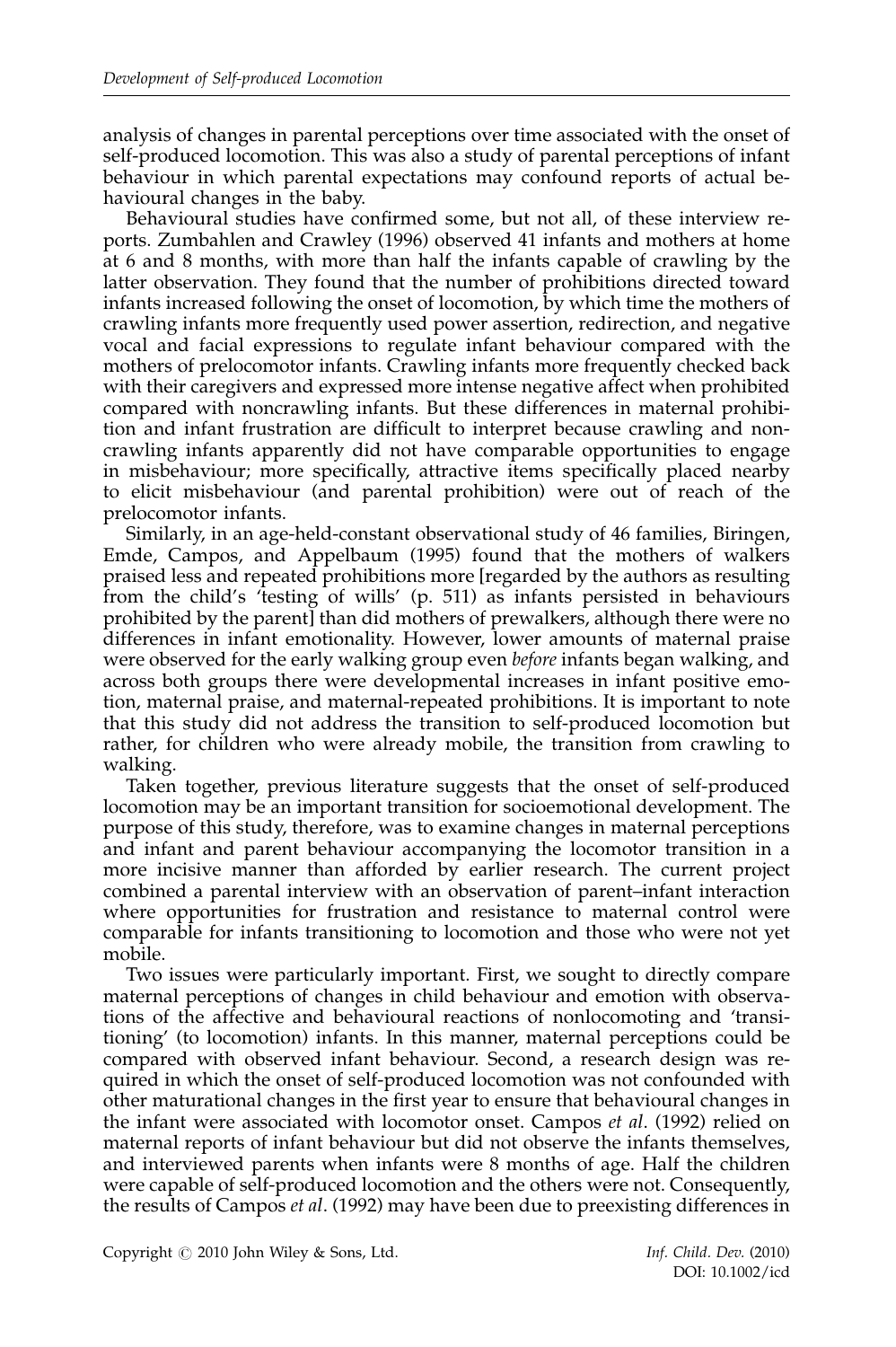the two groups that were independent of self-produced locomotion. Therefore, the addition of an interview when the children were 6 months of age and none were capable of self-produced locomotion allowed us to establish a baseline of behaviour. The addition of the observation allowed us to confirm parental reports of changes in the infant–adult interaction.

In this study, maternal reports of infant behaviour were obtained when all infants were 6-months old and incapable of locomotion. Maternal reports of behaviour were obtained again at approximately age 8 months when half the sample had achieved locomotor status but age-matched comparison infants had not. Observations of mother–infant interaction were also performed at this time. Based on prior research, we expected that there would be an interaction between time of observation and infant locomotor status. Specifically, we anticipated that the mothers of infants who had achieved self-produced locomotion would show greater proactive and reactive control techniques. Furthermore, the transitioning infants would exhibit less compliance and more negative affect in response to maternal control, and greater separation anxiety.

# METHOD

# **Participants**

Forty infants (26 males and 14 females) were recruited by contacting families with 6-month-old infants based on newspaper birth announcements. Only families with children who were not capable of self-produced locomotion were recruited. The sample reflected the ethnic and sociodemographic characteristics of the Midwestern community from which they were recruited. Thirty-nine of the children were Caucasian, and one was Caucasian/Hispanic. All parents were high-school graduates, were married, and over 75% had education beyond high school.

#### Procedure

Mothers were contacted by phone when infants were 6-months-old to solicit their participation and, if they agreed, to confirm the child's prelocomotor status. Further interview questions followed to assess the child's behaviour and maternal caregiving practices as described below. Subsequently, mothers received a mailed packet of information that included demographic questions that were returned by mail.

Using a matching procedure adapted from Biringen et al. (1995), telephone contacts with mothers were carried out biweekly after the initial telephone interview to track infants' locomoting skill development. Specifically, mothers were asked whether their children could now move forward a distance of 3 feet within 30 s under their own power. Infants who were capable of performing this task were placed in the transitioning group ( $n = 20$ ). When a child was identified as transitioning, the child was matched with another child of the same gender who was within 2 weeks of the same age, but who had yet to reach self-produced locomotion. These latter children were considered to be the prelocomotor group  $(n = 20)$ . To ensure age equivalence, age was counterbalanced within the dyads. In half of the dyads, the transitioning child was older and in the other half the prelocomoting child was older. Infants were 187 days of age at the time of the first telephone contact, and 240 days at the time of the lab assessment; there were no significant differences in age between children in each group at each assessment.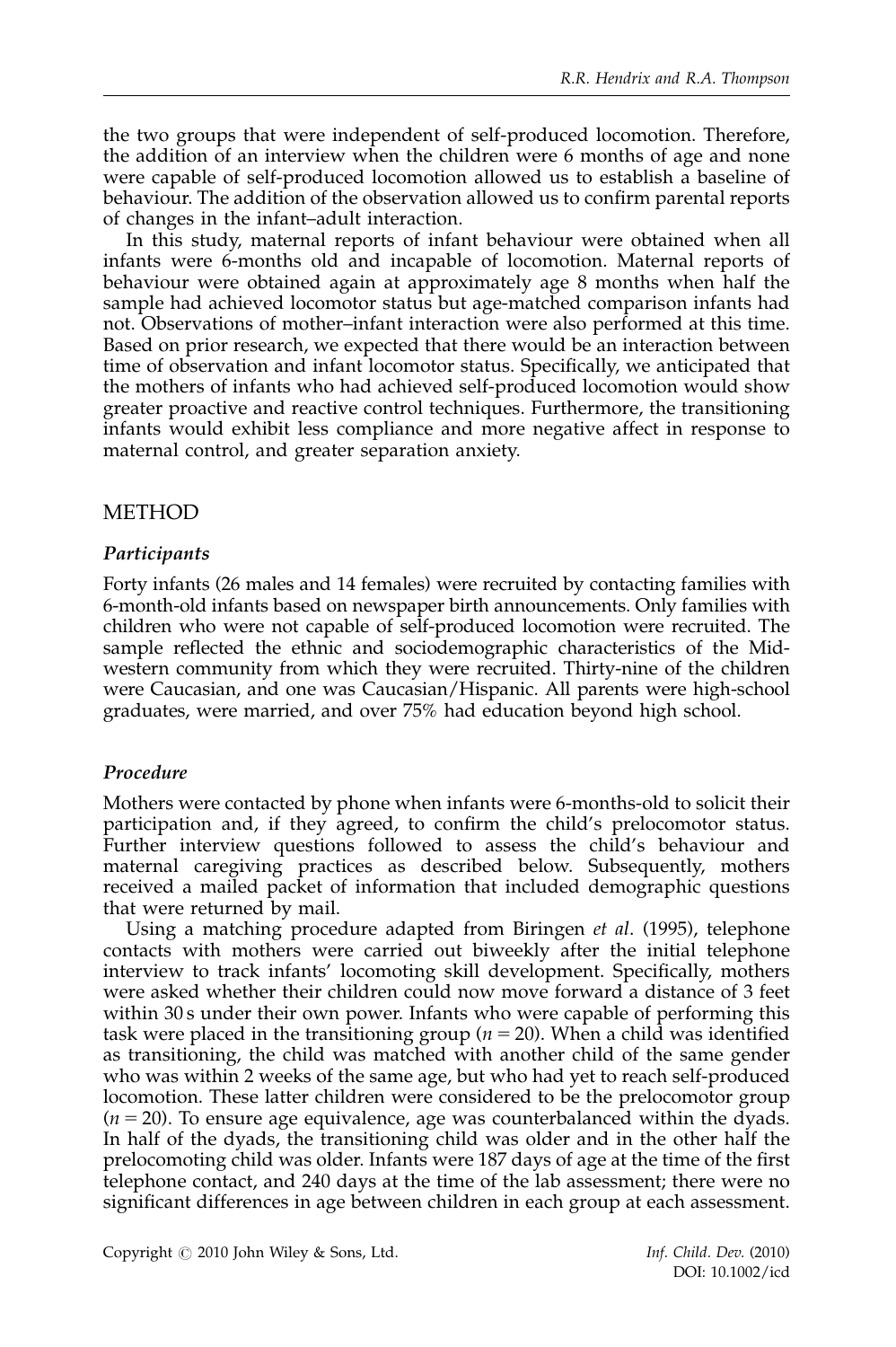At the lab assessment, the mother was taken to a room with a chair next to a messy desk and piles of papers on the floor for the prohibition task. On the desk surface, various objects attractive to young children were displayed. Mothers were given a questionnaire to complete during this time. While doing so, they were asked to hold their children on their laps to avoid mishaps in the room. A video camera was located approximately 6 feet across the room from the mothers in order to record mother–infant interaction. In this context, the mother's efforts to prevent the child from grabbing objects on the desk within arm's reach, while preoccupied with the questionnaire, were observed. Therefore, the prohibition task was designed to be comparable for transitioning and prelocomotor infants because, contrary to earlier research, infants in each group had equivalent opportunities to reach for the forbidden objects.

Next, the mother and researcher sat on the floor and allowed the infant to play with toys. Initially, the toys were placed 3 feet from the child. Mothers encouraged the children to try to obtain the toys through verbal instructions and by holding the toys just out of the infants' reach. This was done with all infants in the sample to confirm the children's locomotor (in)ability. Subsequently, the toys were given to the children to play with while the mother was interviewed a second time. The same interview protocol initially conducted over the telephone was used. Mothers were debriefed, thanked for participation, and were given a small gift for the child as a token of appreciation for their participation.

# Measures

#### Maternal interview

Mothers were asked a series of questions during the initial telephone contact and during the lab assessment concerning their child's social and emotional behaviour, proactive and reactive prohibition techniques used in the family, and child compliance. Questions were adapted from the interview used by Campos et al. (1992), with most questions framed in a yes/no format. Responses to yes/no questions were composited to provide several general indices as described below.

Four interview questions concerned indications of the baby's separation anxiety (e.g. fussing when left with a babysitter; crying when mother leaves the room). 'Yes' responses on these four questions were aggregated to create a summary index, ranging from  $\theta$  to  $\theta$ , with higher scores indicating greater separation anxiety. Mothers were also asked specific questions about their proactive control practices, such as child-proofing strategies. They were asked to indicate whether they used each of seven different practices, such as using cabinet latches, electrical outlet covers, and relocating dangerous objects, and the number of different practices was summed (range 0–7). At each interview, mothers were asked about reactive control approaches they used when the child acted in a prohibited manner. More specifically, they were asked to indicate which, if any, of ten specific practices they used (e.g. saying 'no,' using negative vocal tone, redirecting the child's activity, moving the child away). The number of endorsed control practices was counted (range 0–10). Other questions asked about the extent to which their child engaged in anticipatory checking with the mother (i.e. looking to the mother immediately before acting in a prohibited way) and their judgment of whether their child understood the word 'no.' Finally, questions regarding compliance with maternal prohibitions were included.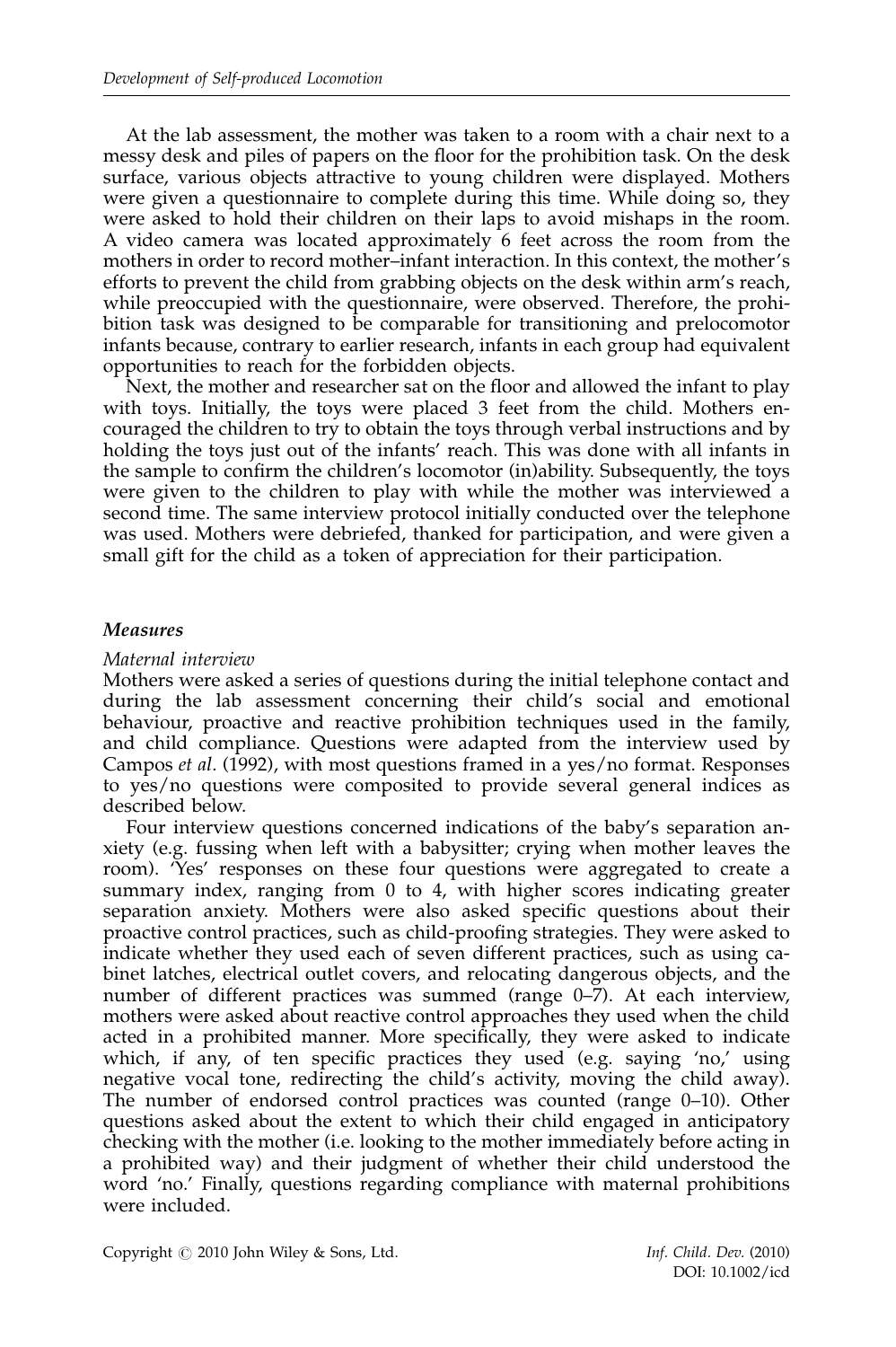#### Observational coding

From videotapes of the lab observation, maternal and child behaviour was assessed beginning when the mother started to work on the questionnaire and continuing until she completed the questionnaire or 10 min had elapsed, whichever came first. Time-sampled ratings of maternal control behaviour and infant affect (which included resistance to the mother's efforts) were conducted for consecutive 20-s intervals. Because the length of the observational session varied, frequency measures were converted into proportion scores adjusted by the observation duration. Observational coding was conducted by two independent raters who were blind to the child's locomotor status.

Two kinds of maternal control techniques were coded. First, maternal proactive control was assessed by counting the frequency with which mothers provided an acceptable alternative object for the child to play with (such as a toy or a blanket), interacted with the child (such as by bouncing or rocking the child), or talked pleasantly to the child (such as commenting about a toy the child was playing with). Second, maternal reactive control was assessed by counting the frequency with which mothers *said 'no'* to the child, *restrained* the child's actions (such as by the child away from the desk), removed objects from the child's grasp, or guided hands away from forbidden objects. An independent recoding of 13 mother–child observations yielded inter-rater reliability coefficients (using Pearson correlations) consistently above 0.83.

For each instance of maternal reactive control, the child's compliance was assessed (based on Kochanska & Aksan, 1995). The child's response was identified as committed compliance, partial compliance, or defiance. A child was considered to have complied if the child obeyed the mother. When the mother distracted or redirected the child, for example, the child made no further attempt to touch or play with the objects (Kochanska & Aksan, 1995). Partial compliance was noted when children responded to maternal intervention either with good-natured temporary withdrawal or by ignoring her and continuing to touch the objects (Kochanska & Aksan, 1995). When coding partial compliance, children tended to return to an object within the same 20-s interval or in the succeeding one. Occasionally, a child delayed their return for several minutes but did return to the object within the taping session. Defiance was manifested in resistance, whining, and/or tantrum (Kochanska & Aksan, 1995). The infant did not accept prohibitions. Ratings were corrected to reflect the proportion of intervals in which each type of compliance occurred. Based on an independent recoding of 13 observations, inter-rater reliability (based on Pearson correlation) was above 0.82.

In addition, the child's emotional reactions were coded (based on Kochanska and Aksan, 1995; Gustafson, 1984). The child's predominant emotion for each 20-s interval was coded as either *positive* (exhibiting warm smiles, vocalizing, or laughter, interest in maternal behaviour, quiet play) or negative (whining, crying, and physically struggling against restraint). If children did not display one of the behaviours listed within an interval, no response was recorded in that interval. Based on an independent recoding of 34 mother–child observations, inter-rater reliability for positive affect was 0.80, and for negative affect was 0.94. As with the frequency ratings of maternal control techniques, the number of intervals in which each kind of emotion was predominant was counted and divided by the total number of coded intervals to control for variable observational duration.

# RESULTS

In the results reported below, analyses of maternal responses to the interview questions conducted during the initial telephone contact and the subsequent lab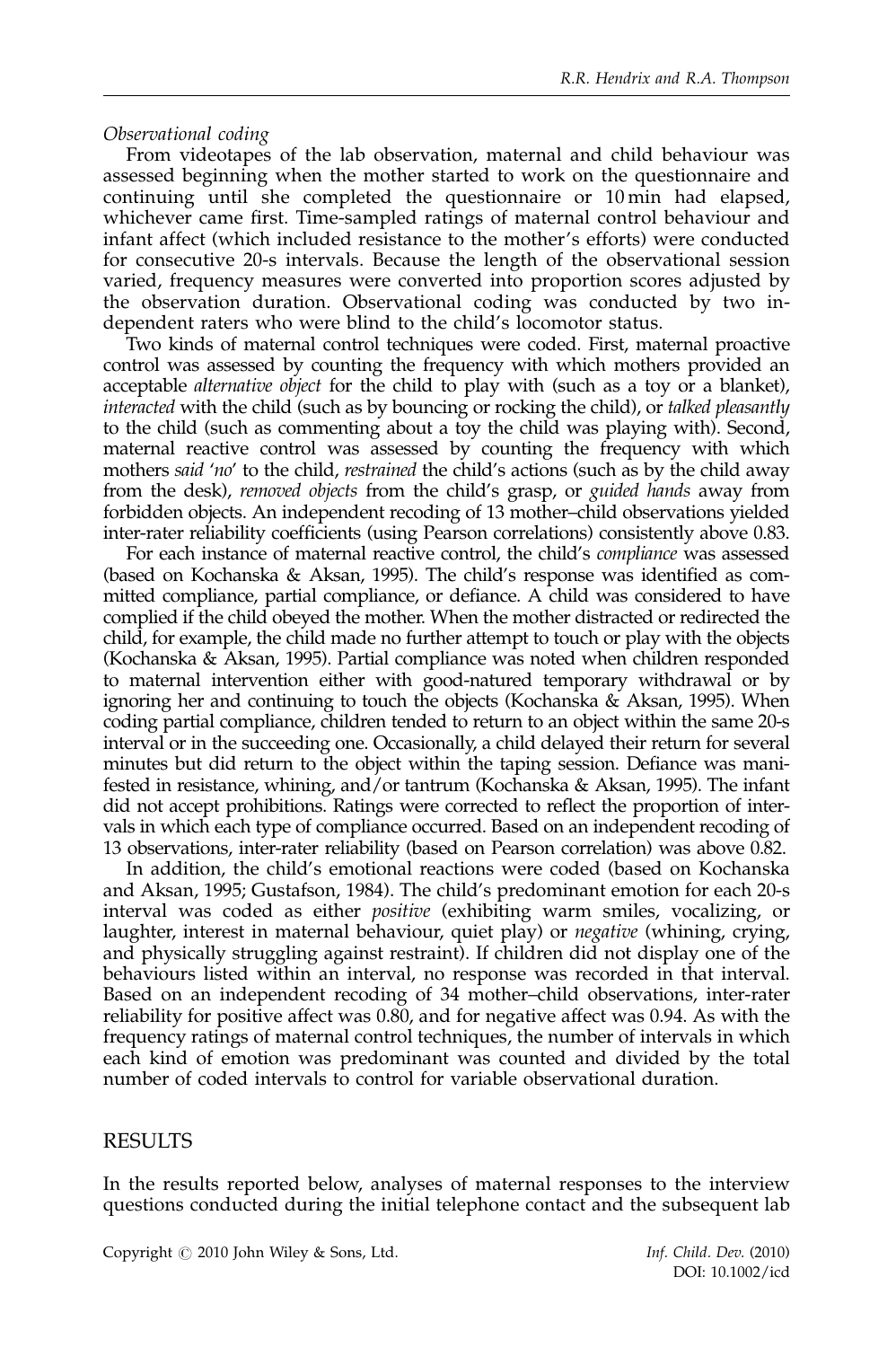session are reported first, followed by analyses of maternal and child behaviour during the observation. Repeated-measures ANOVAs were used for the interview questions. We were particularly interested in the interaction between locomotor status and time of assessment (i.e. telephone contact or lab) as an indication of changes in maternal behaviour or perceptions of the child as a result of the locomotor transition. ANOVA and MANOVA were used to analyze the observational data, focused on comparisons between dyads with a transitioning child and dyads with a prelocomotor child. Child sex was also a factor in these analyses following prior research (e.g. Biringen et al., 1995).

#### Interview Responses

#### Proactive control practices

At each interview, mothers estimated the number of different strategies they used to childproof the home. Table 1 displays the child-proofing strategies and the number of mothers using them by locomotor status and time. A  $2 \times 2$  repeatedmeasures ANOVA with locomotor status as the between factor and time as the within factor was conducted on the number of practices utilized showed significantly greater use of child-proofing in the homes of transitioning infants than prelocomotor infants,  $F(1, 38) = 6.86$ ,  $p = 0.013$ , and a significant increase in child-proofing from the first assessment to the second assessment,  $F(1, 38) = 9.61$ ,  $p = 0.004$ . There was no significant interaction between locomotor status and assessment time. During the first interview, mothers of transitioning children reported more child-proofing changes ( $M = 2.65$ , S.D. = 2.03) than did mothers of prelocomoting children  $(M = 1.40, S.D. = 1.27)$ . At the second interview, there were also more reports of child-proofing by the mothers of transitioning infants  $(M = 3.50, S.D. = 1.70)$  compared with mothers of prelocomotors  $(M = 2.50,$  $S.D. = 1.63$ , even though the amount of child-proofing increased over time for both groups.

#### Reactive control practices

At each interview, mothers were asked to indicate which, if any, of 10 specific control practices they used. Table 2 displays the control practices and the number of mothers utilizing them by child locomotor status and time. A  $2 \times 2$  repeatedmeasures ANOVA with locomotor status as the between factor and time as the

| Strategy                      | Time one     |               | Time two     |               |
|-------------------------------|--------------|---------------|--------------|---------------|
|                               | Prelocomotor | Transitioning | Prelocomotor | Transitioning |
| Put away delicate objects     | 5(31)        | 7 (41)        | 8(40)        | 10(56)        |
| Rearranged furniture          | 2(13)        | 4(24)         | 4(20)        | 6(30)         |
| Put bumpers on furniture      | 1(6)         | 1(6)          | 1(5)         | 1(5)          |
| Tied up/cut blind strings     | 4 (27)       | 6(43)         | 8(42)        | 8 (47)        |
| Used cabinet latches          | 1 (6)        | $7(44)^*$     | 4(20)        | $12(63)^*$    |
| Used electrical outlet covers | 4 (25)       | $13(81)$ *    | 11(55)       | 16 (80)       |
| Clean more often              | 11 (73)      | 15 (88)       | 14 (70)      | 17 (85)       |

Table 1. Numbers of mothers responding 'yes' to child-proofing strategies

Values within parenthesis represent percentages.  $*_{p<0.05}$ .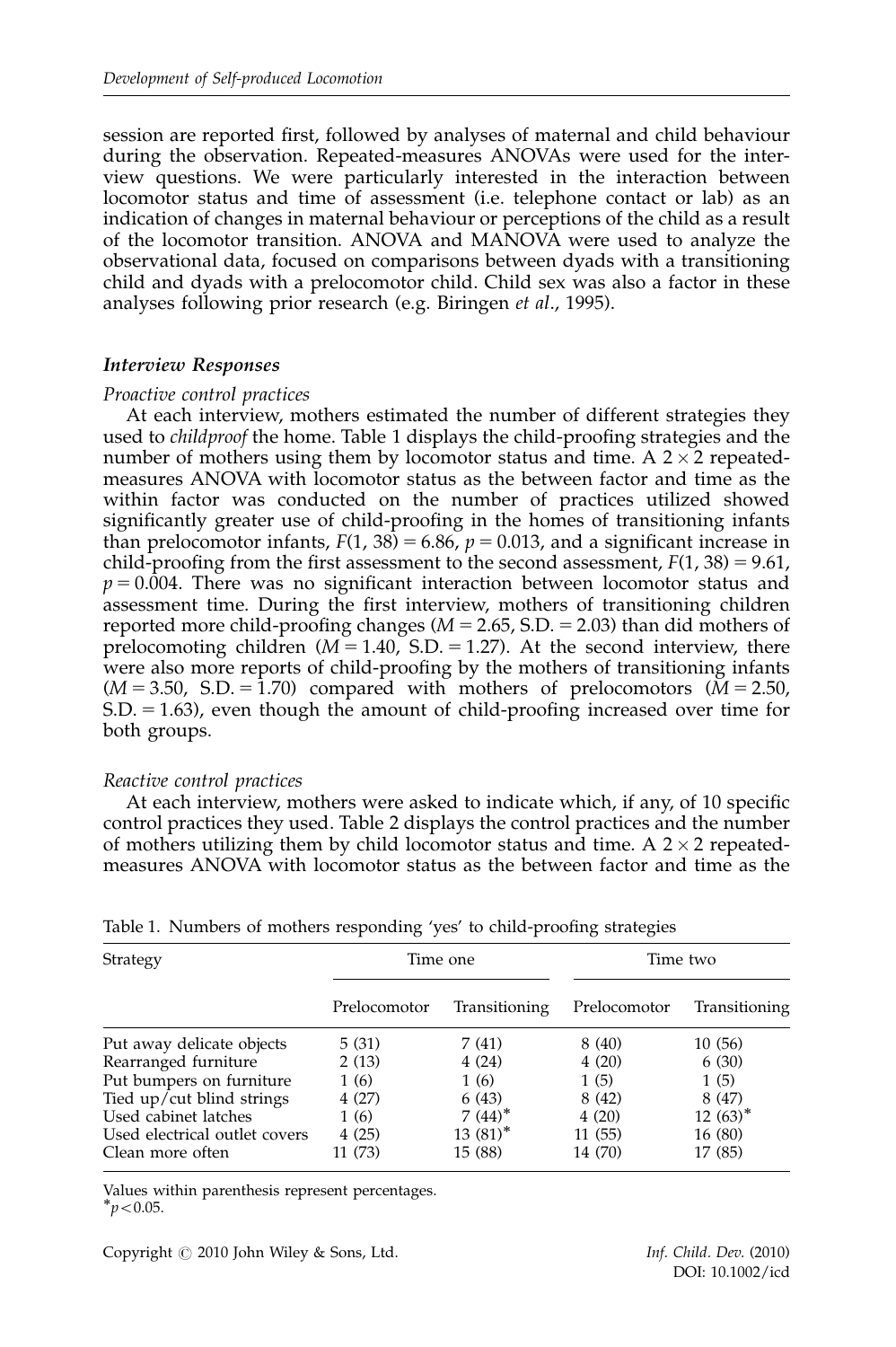| Style                     | Time one     |               | Time two     |               |
|---------------------------|--------------|---------------|--------------|---------------|
|                           | Prelocomotor | Transitioning | Prelocomotor | Transitioning |
| Use your voice            | 12 (60)      | 13 (65)       | 14 (70)      | $20(100)^*$   |
| Adjust your tone of voice | 9(45)        | 12 (60)       | 5(25)        | $12(60)^*$    |
| Use physical gestures     | 5(25)        | 3(15)         | 3(15)        | 4(20)         |
| Use facial expressions    | 9(45)        | 9(45)         | 3(15)        | $9(45)^*$     |
| Move the child            | 12 (60)      | 13 (65)       | 12(60)       | $19(95)^*$    |
| Move the object           | 5(25)        | 8 (40)        | 8(40)        | $15(75)^*$    |
| Distract the child        | 8 (40)       | 8 (40)        | 9(45)        | $17(85)^*$    |
| Time-out                  | 1(5)         | 1(5)          | 0(0)         | 2(10)         |
| Slap the child's hands    | 3(15)        | 2(10)         | 5(25)        | 7(35)         |
| Spank the child           | 1(5)         | 0(0)          | 1(5)         | 2(10)         |

Table 2. Number of mothers responding 'yes' to use of control practices

Note. Each group, locomoting and prelocomoting, contained 20 children. Values within parenthesis represent percentages.

 $p$  < 0.05.

within factor, revealed a main effect of locomotor status,  $F(1, 38) = 4.21$ ,  $p = 0.047$ , together with a significant interaction between locomotor status and time,  $F(1, 38) = 5.86$ ,  $p = 0.02$ ; there was no main effect of time of assessment. At the first interview, mothers of transitioning children reported using more control techniques ( $M = 3.45$ , S.D. = 2.48) than did mothers of prelocomotor children  $(M = 3.25, S.D. = 2.79)$ . By the second interview, mothers of transitioning children reported a noteworthy increase in control methods used  $(M = 5.35, S.D. = 1.90)$ , whereas mothers of prelocomotor children reported a slight decrease in the number of their control practices  $(M = 3.00, S.D. = 2.41)$ .

For each specific control technique,  $\chi^2$  analysis was performed to find which techniques were most often used by mothers. Results showed that at the followup interview (but not at the first interview), mothers of transitioning infants were more likely to use verbal control,  $\chi^2(1, N = 40) = 7.06$ ,  $p < 0.01$ . All mothers of transitioning children reported using their voice (e.g. saying 'no,' giving instructions) as a form of control compared with 70% of the mothers of prelocomoting children. In addition, mothers of transitioning infants were significantly more likely to use a negative vocal tone,  $\chi^2(1)$ ,  $N = 40$ ) = 5.01,  $p = 0.025$ , cautionary facial expression,  $\chi^2(1, N = 40) = 4.29$ ,  $p = 0.038$ , physically moving the child from the scene,  $\chi^2(1, N=40) = 7.03$ ,  $p = 0.008$ , moving a forbidden object away,  $\chi^2(1, N = 40) = 5.01, p = 0.025,$  and distraction,  $\chi^2(1, N = 40) = 7.03$ ,  $p = 0.008$ , than were mothers of prelocomotor infants.

The efficacy of these strategies might be associated with the child's response to misbehaviour or anticipated misbehaviour. To explore this, mothers were asked whether their children looked at them prior to engaging in a forbidden activity. There was no association between anticipatory checking with the mother and the child's locomotor status at the first interview. However,  $\chi^2$  analysis revealed a significant association at the second interview,  $\chi^2(1, N = 37) = 14.30$ ,  $p < 0.001$ . Three mothers (17.6%) of prelocomoting infants and 16 mothers (80%) of transitioning infants responded by saying their child looked at them prior to enacting a forbidden activity. In a similar fashion, there were no differences by locomotor status at the first interview in maternal reports that their child understood the word 'no.' By the second interview, however,  $\chi^2$  analyses revealed a significant association with locomotor status,  $\chi^2(1, N = 39) = 5.77$ ,  $p = 0.016$ , with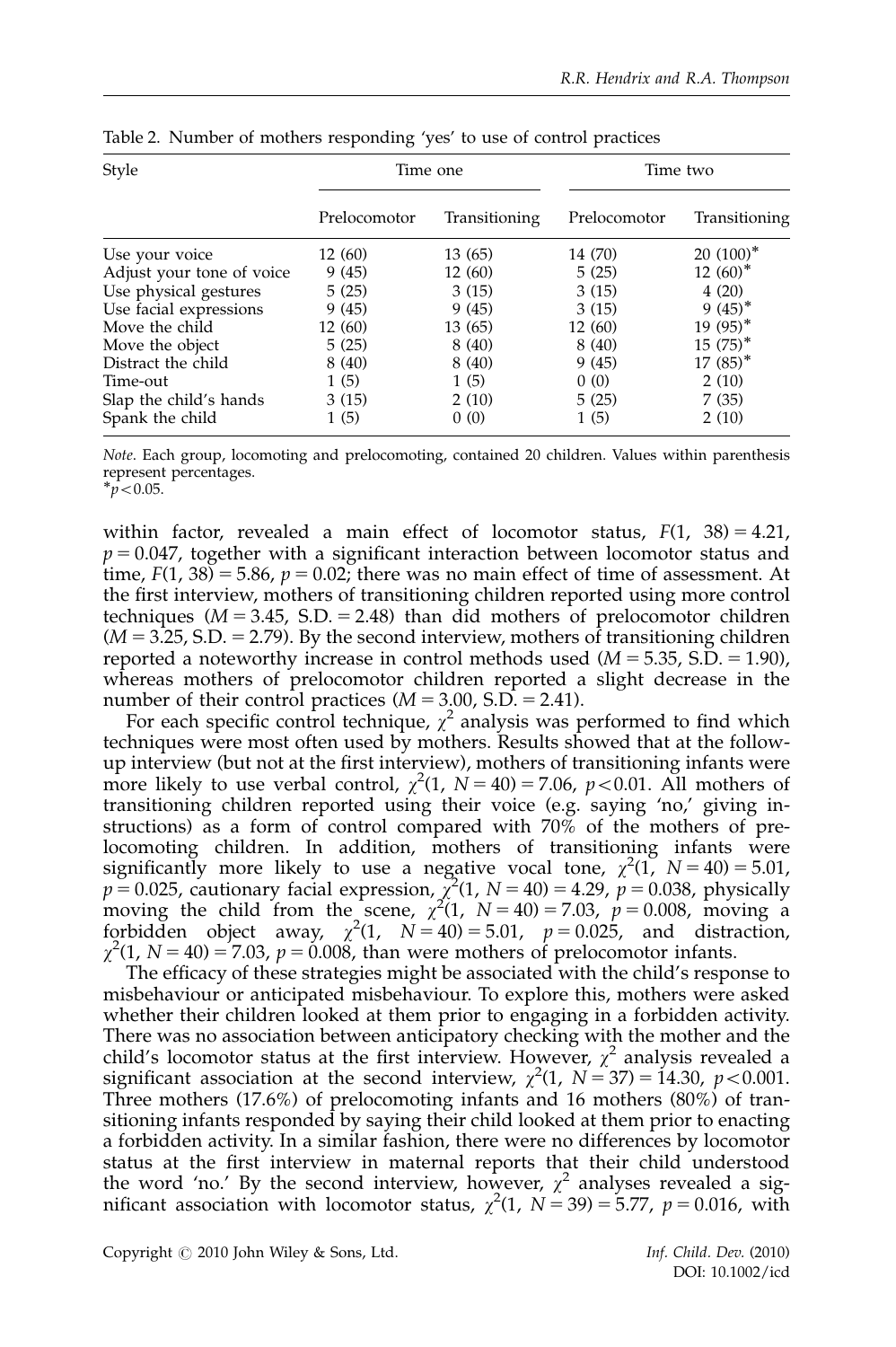five mothers (25%) of prelocomoting children indicating that their child understood 'no' while 12 mothers (63%) of transitioning children responded this way. There were, however, no differences by locomotor group in maternal responses to an interview question concerning the child's compliance with maternal prohibitions.

Finally, indications of separation anxiety as reported by the mother on the interviews were assessed. A 2  $\times$  2 repeated-measures ANOVA using locomotor status as the between factor and time as the within factor revealed a main effect of time,  $F(1, 38) = 5.47$ ,  $p = 0.025$ , with infants perceived as showing more separation anxiety at the second interview  $(M = 1.95, S.D. = 1.08)$  than the first  $(M = 1.48, S.D. = 1.04)$ . There was no main effect of locomotor group, however, and no interaction between locomotion status and time.

# Observational Measures

#### Maternal proactive and reactive control

To assess the differences between mothers of transitioning and prelocomotor infants in their use of proactive control during the observational session, a 2 (locomotor group)  $\times 3$  (proactive approach) MANOVA was used to analyze proactive control approaches. There were no significant differences in maternal proactive behaviour to transitioning and prelocomoting infants. Although rates of proactive control were slightly higher by the mothers of transitioning infants, they were generally low for both groups. Mothers of both groups were most likely to interact with their child (Transitioning  $M = 0.56$ , S.D. = 0.10; Prelocomotor  $M = 0.42$ , S.D. = 0.10), followed by talking (Transitioning  $M = 0.49$ , S.D. = 0.10; Prelocomotor  $M = 0.41$ , S.D. = 0.09) and providing an alternative object (Transitioning  $M = 0.16$ , S.D. = 0.04; Prelocomotor  $M = 0.12$ , S.D. = 0.04).

A second 2 (locomotor group)  $\times$  4 (reactive approach) MANOVA was used to analyze group differences in reactive control approaches. This revealed a significant locomotor group difference,  $F(4, 30) = 3.82$ ,  $p = 0.013$ . Planned comparisons conducted on each of the reactive control measures revealed one group difference for maternal use of the word 'no,'  $t(33) = 3.10$ ,  $p = 0.004$ . Mothers told transitioning children 'no' significantly more often  $(M = 0.06, S.D. = 0.06)$  than they prohibited prelocomoting children in this way  $(M = 0.02, S.D. = 0.03)$ , although rates were low for both groups. Although there were no other group differences, mothers of transitioning infants were most likely to use restraint  $(M = 0.24, S.D. = 0.19)$ , followed by hand guidance  $(M = 0.14, S.D. = 0.21)$ , and object removal  $(M = 0.12, S.D. = 0.08)$ . Mothers of prelocomotors were most likely to use restraint ( $M = 0.37$ , S.D. = 0.36), followed by object removal ( $M = 0.13$ , S.D. = 0.14), and hand guidance ( $M = 0.06$ , S.D. = 0.11).

#### Child compliance and emotional reactions

Children predominantly responded with partial compliance to maternal reactive control efforts. Table 3 presents means and standard deviations for the observational measures of child compliance. A 2 (locomotor status)  $\times$  2 (gender)  $\times$ 3 (compliance status) MANOVA revealed no differences by locomotor group or child sex, but there was an interaction between locomotor status and child sex,  $F(3, 29) = 3.56$ ,  $p = 0.026$ . Among transitioning infants, girls were more compliant than boys, but the reverse was true of prelocomoting infants. However, none of the follow-up univariate tests identified a significant sex  $\times$  locomotor status interaction, and on only one measure was there a significant main effect: prelocomoting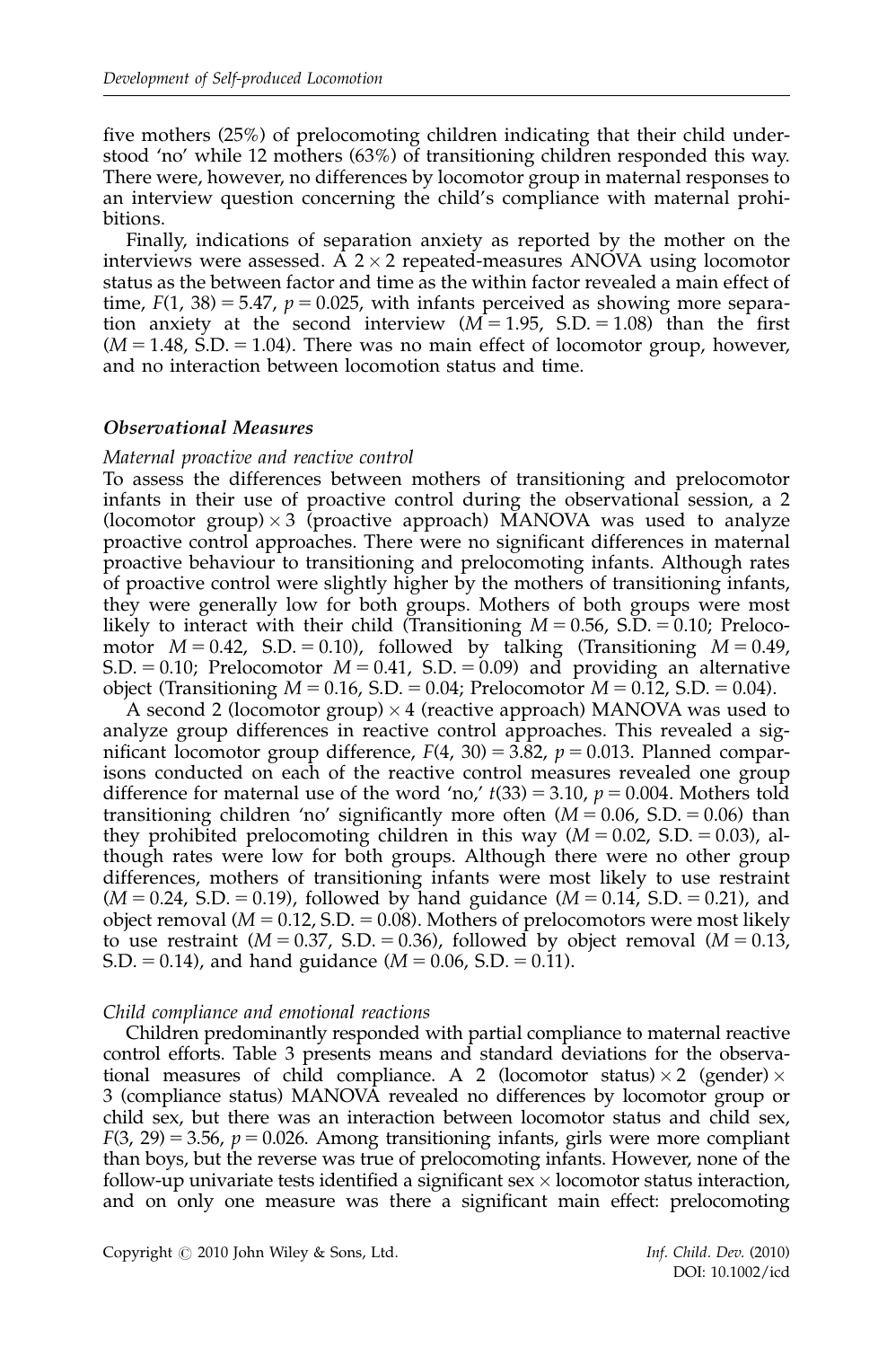| Group                |            | Compliance categories |            |  |  |
|----------------------|------------|-----------------------|------------|--|--|
|                      | Committed  | Partial               | Defiance   |  |  |
| <b>Transitioning</b> |            |                       |            |  |  |
| <b>Boys</b>          | 0.03(0.03) | 0.46(0.30)            | 0.00(0.00) |  |  |
| Girls                | 0.02(0.04) | 0.31(0.25)            | 0.02(0.04) |  |  |
| Prelocomotors        |            |                       |            |  |  |
| <b>Boys</b>          | 0.01(0.02) | 0.36(0.28)            | 0.08(0.11) |  |  |
| Girls                | 0.02(0.02) | 0.63(0.47)            | 0.04(0.08) |  |  |

Table 3. Means and standard deviations for observed compliance measures

children ( $M = 0.07$ , S.D. = 0.10) were more defiant than transitioning children  $(M = 0.01, S.D. = 0.03)$ ,  $F(1, 33) = 4.87$ ,  $p = 0.034$ . There were no significant differences between transitioning and prelocomotor infants in their positive or negative emotional expressions during the observational session.

# **DISCUSSION**

This longitudinal study examined changes in maternal perceptions and infant and parent behaviour accompanying the locomotor transition. It is the first study in which both maternal reports and direct observations on the same sample were obtained and could be directly compared. Based on prior theory and research, we anticipated that at the follow-up interview, mothers of transitioning infants—but not mothers of infants who were still prelocomotor—would report using a greater number and variety of proactive interventions and reactive control strategies, and would describe their children as exhibiting greater defiance but also increased separation anxiety. These differences would be apparent by an interaction between locomotor group and time in the analysis of the maternal interview responses. We also anticipated that these group differences would be apparent in the laboratory observation at the follow-up assessment, when the mothers of transitioning infants were expected to exhibit greater amounts of proactive and reactive control efforts, and their infants to show less compliance and greater negative emotional reactivity to maternal control than prelocomotor infants.

The findings of this study did not provide strong support for the expected changes in infant behaviour although there was greater (albeit modest) confirmation of some predicted differences in maternal behaviour. With respect to the interview data, the expected interaction between locomotor status and time of interview was apparent only for parental behaviour most directly relevant to managing the child's locomotor transition: mothers of transitioning infants expanded the number of reactive control practices they acknowledged using at home compared with the mothers of prelocomotor infants. This was confirmed by our observation that, in the laboratory, mothers of transitioning infants more frequently enlisted reactive control, particularly their use of the word 'no,' compared with the mothers of prelocomotor infants. This is consistent with the observations of greater maternal reactive control of Zumbahlen and Crawley (1996) and Biringen et al. (1995), although observed differences in maternal reactive control between mothers of transitioning and prelocomotor infants in our study were not large.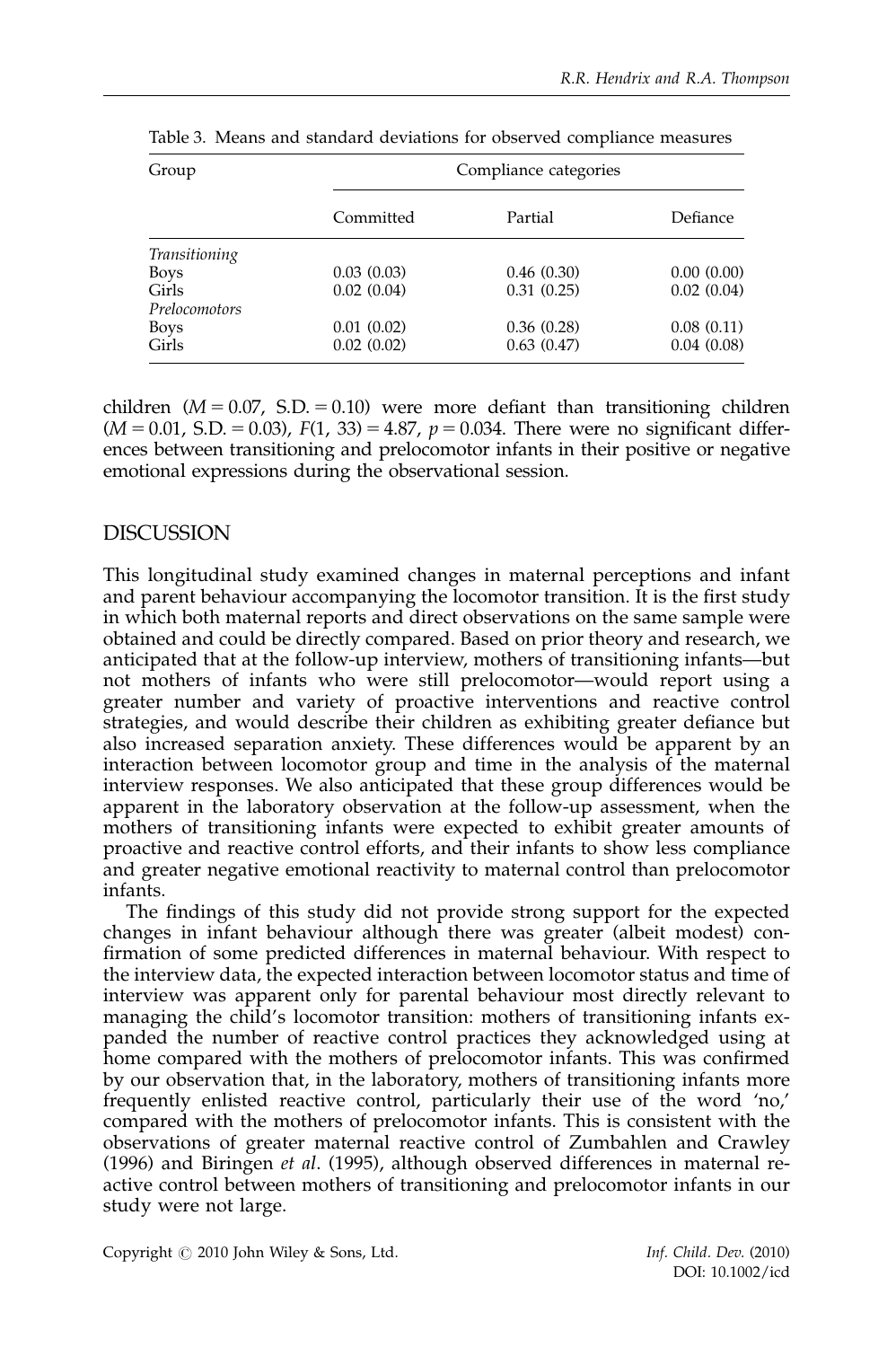The use of verbal prohibitions was also consistent with results of Tamis-LeMonda et al. (2007) who noted that mothers were most likely to use prohibitive words (e.g. no, stop, don't) to stop babies in potentially dangerous situations. Nevertheless, mothers interviewed by Tamis-LeMonda et al. also mentioned that they used a physical response, such as rushing to stop the baby, along with the verbal warning. Mothers of transitioning infants in this study used 'no' more than other types of verbal communications but at a rather low rate, although they were using it with infants who were seated on their laps. Verbal prohibitions are often perceived as a distal communication (Tamis-LeMonda et al., 2007). Therefore, the slight increase in the use of 'no' when the child is in such close proximity to the parent is noteworthy.

With respect to infant compliance, only during the second interview did mothers of transitioning infants report their children checking-back with the mother prior to engaging in misbehaviour and understanding the word 'no' more than did the mothers of prelocomotor infants. There were, however, no differences between mothers of transitioning and prelocomotor infants in their reports of child compliance at either interview, nor were there comparable behavioural differences in compliance in the lab between transitioning and prelocomotor infants.

Other findings were consistent with the general expectation of parental adaptation to a locomotor infant. Mothers of transitioning infants reported greater child-proofing precautions at each interview, and mothers generally increased their child-proofing of the house over time, but there was no interaction of infant locomotor status with time. With respect to separation anxiety—an hypothesized emotional consequence of increased locomotor ability—mothers reported greater distress related to separation at the follow-up interview regardless of locomotor status.

Taken together, these findings yield two conclusions. First, there were no confirmations of the expected changes in infant behaviour according to locomotor status over time in mothers' reports, and no confirmations of expected behavioural differences between transitioning and prelocomotor infants in the laboratory observation. This suggests that claims by Campos *et al.* (1992) of changes in infant behaviour after locomotor onset may have been primarily a function of parental perception. It is particularly important that behavioural differences were not observed in a laboratory procedure specifically designed to present equivalent challenges to prelocomotor and transitioning infants, suggesting that the variance accounted for by the infant's locomotor status in compliance, emotionality, and sensitivity to parents' signals is not great.

Second, the confirmations of hypothesized changes deriving from the locomotor transition were in maternal behaviour, particularly aspects of reactive control practices most directly related to having a mobile infant, rather than in infant behaviour. Together with the fact that differences between the mothers of prelocomotor and transitioning infants in the use of proactive control techniques were observed before babies had become capable of significant self-produced locomotion, this suggests that the infant locomotor transition is a significant event for parents regardless of its broader effects on infant socioemotional behaviour. Such a finding is consistent with Tamis-LeMonda, Chen, and Bornstein (1998) and Tamis-LeMonda, Shannon, and Spellmann (2002) who suggest mothers' parenting beliefs influence their exchanges with their children and the way they set up the environment in anticipation of upcoming developmental changes. Such anticipation of developmental changes warrants further examination in future studies. The cues indicating appropriate timing of activities such as childproofing as we have described are not clearly delineated.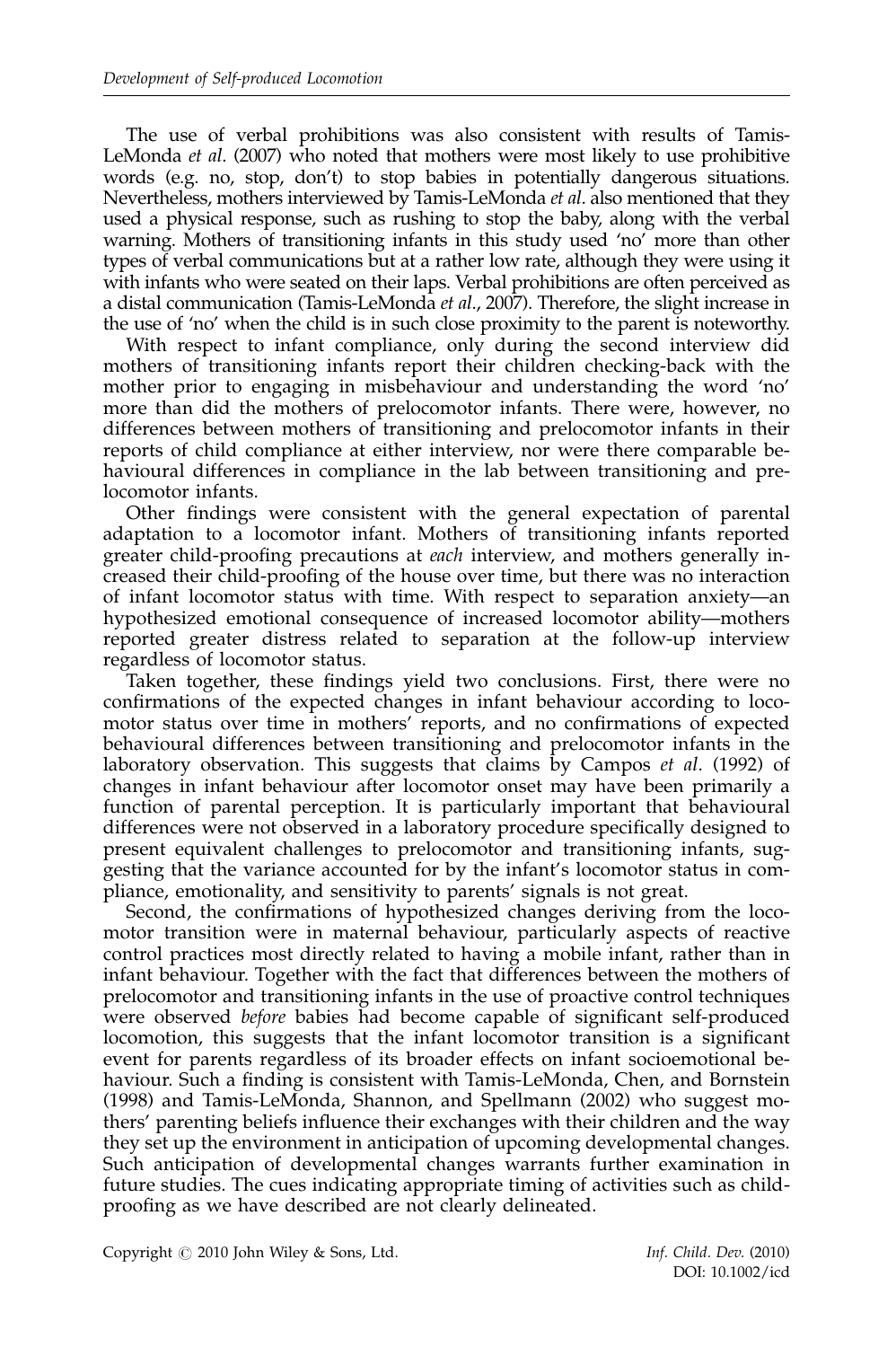Anticipation of self-produced locomotion seems to inaugurate a variety of adaptive strategies (e.g. enhanced child-proofing the home) even before offspring are mobile. After children are crawling or creeping, mothers are expanding their use of disciplinary practices (especially their use of 'no' as a regulatory control), becoming more proactive, and responding in other ways that reflect their appreciation of the changes that are about to occur in the baby and in family life. The changes in parent–child relationships and in the family system associated with the locomotor transition should be regarded at least as much a function of parental expectations and anticipations as they are a direct result of changes in infant behaviour. Knowledge about upcoming developmental changes may be especially salient for parents who want to be prepared for the next step, as they learn about these expected changes from other parents, the media, and from other sources (Tamis-LeMonda et al., 1998; Tamis-LeMonda et al., 2002). As children advance, mothers' attention shifts to their most recent accomplishments as well as ones expected in the near future (Tamis-LeMonda et al., 1998).

The findings of this study suggest that further research on the impact of the transition to self-produced locomotion is needed. By using a longitudinal method, the current results did not support past research (e.g. Campos et al., 1992; Zumbahlen & Crawley, 1996) suggesting that infants who have transitioned to locomotion exhibit significant concurrent changes in their behaviour and affect. Instead, it appears that the most significant changes are in maternal behaviour and perceptions accompanying the expectation of having a locomoting infant at home. Further examination of maternal and infant behaviour in other contexts—especially those where infant locomotion is even more likely to require parental control—is warranted. For the present, the development of selfproduced locomotion in the first year should perhaps be viewed not only as a maturational event in the infant but also as a developmental milestone for their caregivers. The latter highlights the potentially important bidirectional influences that occur as parents anticipate and prepare for the locomotor transition possibly creating conditions fostering its emergence—and then respond along with the infant to its unfolding consequences for the family. Parent knowledge regarding particular domains of development affects the amount and quality of their relations with their infants, which may sometimes encourage infant development in these emerging domains (Tamis-LeMonda et al., 1998).

# ACKNOWLEDGEMENTS

This project was partially funded by a Northwest Missouri State University Faculty Research Grant.

# REFERENCES

- Bertenthal, B., & Campos, J. J. (1990). A systems approach to the organizing effects of selfproduced locomotion during infancy. In C. Rovee-Collier & L. Lipsitt (Eds.), Advances in infancy research: Vol 6 (pp. 1–60). Hillsdale, NJ: Erlbaum.
- Biringen, Z., Emde, R. N., Campos, J. J., & Appelbaum, M. I. (1995). Affective reorganization in the infant, the mother, and the dyad. The role of upright locomotion and its timing. Child Development, 66, 499–514. DOI: 10.2307/1131593.
- Campos, J. J., Anderson, D. I., Barbu-Roth, M. A., Hubbard, E. M., Hertenstein, M. J., & Witherington, D. (2000). Travel broadens the mind. Infancy, 1, 149–219. DOI: 10.1207/ S15327078IN0102\_1.

Copyright © 2010 John Wiley & Sons, Ltd. Inf. Child. Dev. (2010)

DOI: 10.1002/icd